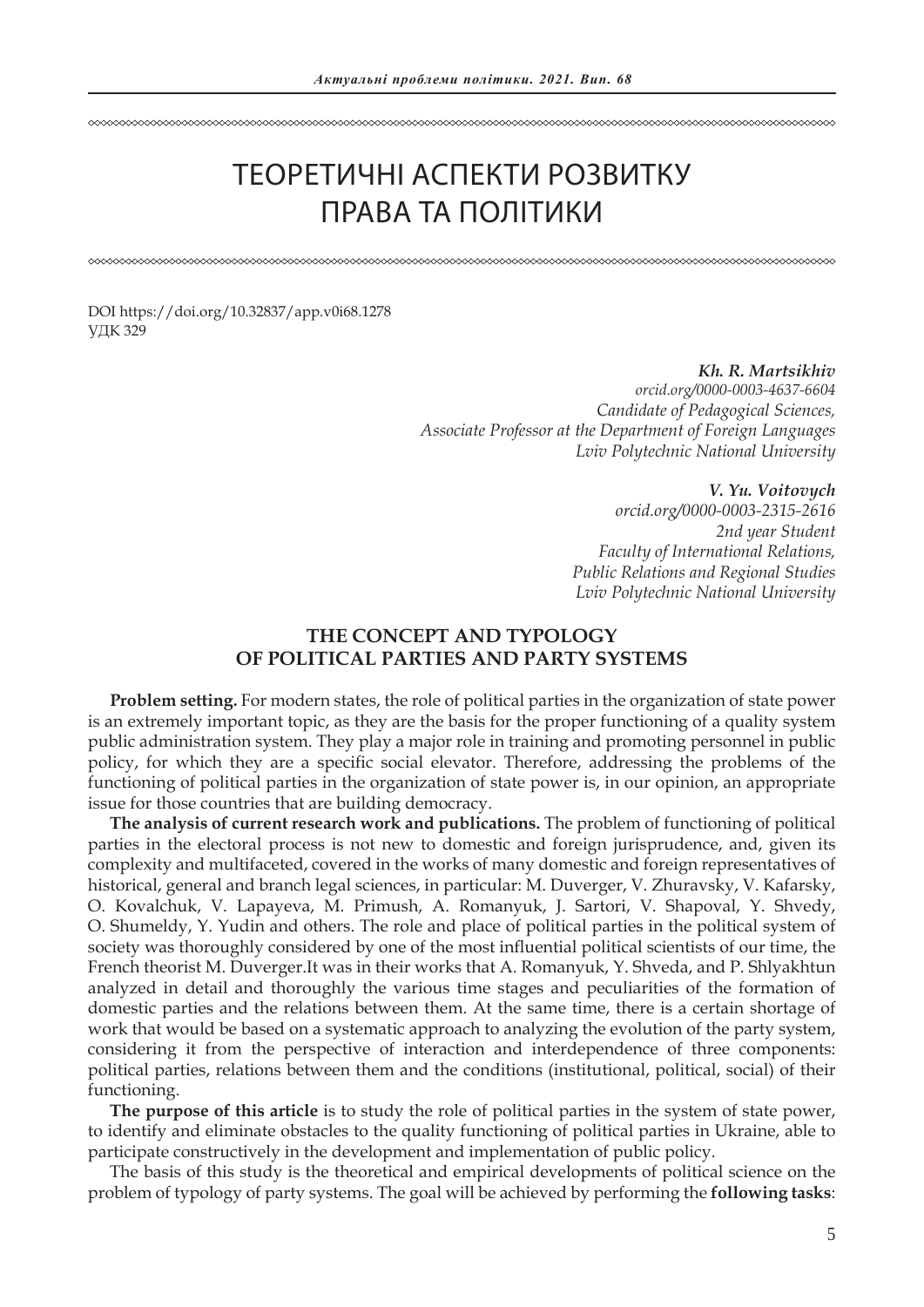to analyze the definition of political parties and party systems, and qualitative set out the typology of these concepts.

**Basic part of research.** In a society with diverse structured interests, there is a need for stable channels of communication between civil society and government institutions. These channels are formed through the activities of pressure groups, lobbies, and especially political parties.

In most modern states, the existence and activity of political parties is a generally accepted norm, interpreted as an integral attribute of a democratic way of exercising power. Democracy without political parties is incapable. The effectiveness of democratic institutions and the political stability of society largely depend on the type of party system established in the country, its consistency with socio-cultural and economic conditions, the political tradition of the people (Шведа, 2005, с. 8).

The famous French researcher of political parties M. Duverger rightly argued that the relationship between parties and government depends largely on the parties themselves, their strength, genesis, structure, autonomy, intra-party democracy, type of leadership, etc.

Despite the large number of existing definitions political parties, the classic definition is proposed in 1966 by M. Weiner and J. La Palombara, according to which the party is: 1) "a viable organization, i.e., the average length of political life which is longer than the duration the life of its leadership; 2) a local, well-organized and viable organization that maintains regular and diverse contacts with other organizations in the country; 3) a firm desire of state and local leaders to take power and exercise power, not just influence it; 4) the desire to gain the support of the people through elections or in some other way". Based on this definition, it can be argued that Ukrainian political parties do not meet these criteria.

The structure of a political party consists of the following elements: 1) party core (party leaders, activists); 2) ordinary members of the party; 3) supporters of the party.

American political scientist J. Lapalombara identifies four features of political parties: 1) any party is a carrier of ideology or reflects a specific orientation, vision of the world and man; 2) it is a relatively long time to unite people; 3) each party seeks to secure the support of the people – from voting for it to active membership; 4) the purpose of the party – the conquest and exercise of power (Романюк, 2005, с. 37).

In fact, Social function is an important characteristic of parties. It reveals the content of party activities and the place of parties in the political system. Thus, the blocks of the greatest activity of political parties include: activities aimed at organizing political competitions in general and the election process in particular; participation of parties in the establishment of public administration bodies, in the development and implementation of political courses of the state; representative and socializing activities aimed at involving large sections of the population in policy and control over the activities of government agencies in the interests of certain groups (Колодій, 2003, с. 206).

According to R. Michels, one of the founders of the theory of political parties the negative features of a political party include, in particular,partology – the tendency to oligarchize its structure and activities. This tendency follows from the very nature of politics – the unity and struggle of common and partial interests. Its essence is that in the party, as in any other large organization, power is gradually concentrated in the hands of leaders, there is a gap and opposition of interests of leaders and ordinary members, there is a focus on intermediate rather than ultimate goals (Шляхтун, 2002, с. 280).

The classification of parties can be carried out primarily by their organizational status, according to which modern parties are divided into personnel, mass and electoral parties. According to their place and role in the political system, they are ruling, opposition and protest parties, and in nondemocratic systems they are also inseparably dominant and illegal. Depending on the social base on which the parties are formed and whose interests they express, they are divided into national (exist mainly in the period of national movements, when broad national coalitions are formed), class (and parties of other social groups), intergroup and interclass, which express the interests of a particular conglomerate of stakeholders.

In accordance with what was the direct basis for the emergence of parties (the idea, the figure of the leader, the need to organize elections) distinguish ideological parties, the program of which to some extent is justified theoretically; pragmatic or electoral parties; charismatic-leading parties, in the formation and operation of which the main role is played by the personality of the leader.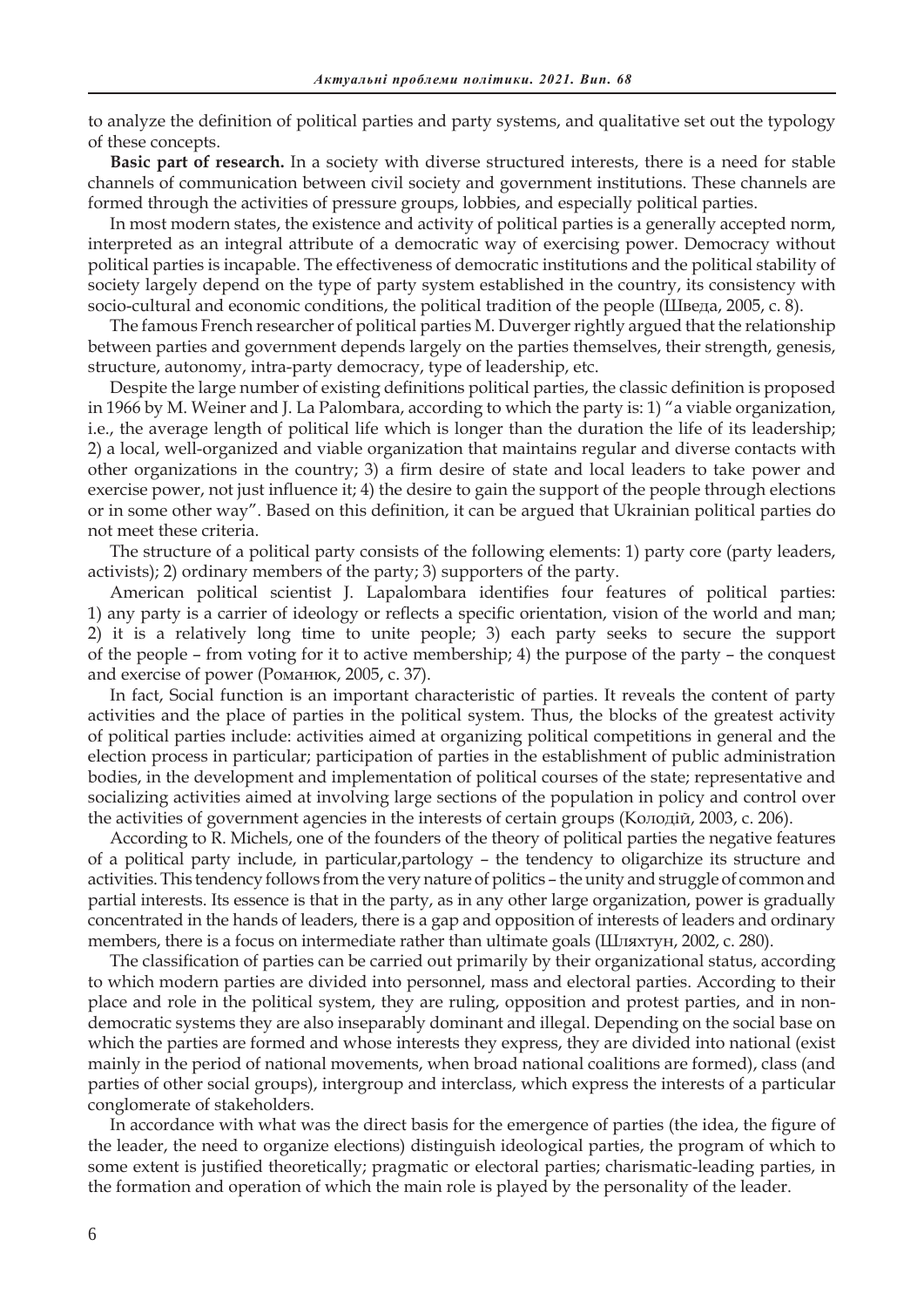The criteria for classifying parties are also: the relationship between party leadership and the masses, its relationship with the direction of social progress), methods of political struggle and the attitude of political rivals. These features determine the division of parties into democratic and authoritarian, revolutionary and reactionary, radical, liberal and conservative, as well as (as the most generalized division of parties according to their political courses) into "left", centrist and "right". The division of political parties, movements and other associations into "left", centrist and "right", which is common in the modern world, reflects the alignment of political forces in relation to the current state of affairs (status quo); indicates the commitment of parties to innovative (reformist or revolutionary) or, conversely, to conservation (conservative) or restoration (reactionary) political activity; characterizes their tactics, especially the choice of methods of political action (radical or moderate) and attitudes toward political rivals; characterizes the party's commitment to a particular ideology (Колодій, 2003, с. 210).

The right includes parties that focus on achieving economic efficiency by stimulating the "free game" of market participants with minimal state intervention in the economy, a more economical state, which can be achieved by regulating social benefits and assistance, limiting the number of social assistance recipients only the weakest and most disadvantaged groups). Right-wing parties are also suspicious of any alternative forms of collective governance, processes in reducing social inequality through the expansion of social programs. In power, the left adheres to models of collective selfgovernment in production and participatory democracy. The left wing traditionally includes the Social Democratic and Moderate Communist parties.

The center includes parties whose market and state regulatory preferences are not clearly defined or compromised. In the West, this spectrum of political space is most often occupied by liberals.

Along with a similar division in political science, there is the idea of the extreme left and extreme right, which include parties with special radical programs. Western European tradition refers to the extreme left flank of radicals, communists and anarchists. The far right is usually understood as nationalists and religious fundamentalists.

Thus, the types of political parties that exist in a given country are determined by the historical and socio-cultural conditions of political development, the historical experience of the people (Щедрова та Барановський 2011, с. 151).

The party system plays an important role in the implementation of politics, the formation and functioning of the political system. The stability and efficiency of the political system, first of all state institutions, the type of political regime, the mechanism and degree of development of democracy largely depend on its type (Шляхтун, 2002, с. 286).

Thus, the concept of "party system" can be defined as: the configuration of political parties that either compete or cooperate on the basis of stable views, subject to the process of institutionalization, determine the mutual relations between them both in the electoral and parliamentary arena (Шведа, 2004, с. 35).

An important influence on the configuration of the party system is exerted by the type of existing political regime and traditions in the state. However, as recognized by most researchers of the theory of party systems, the main factor that determines the type of party system is the dominant sociopolitical divisions in this society. The existence in the state of different, equally strong social conflicts that divide society along these lines of demarcation and are the social basis for the formation of a multiparty political system.

Quantitative criterion-based typology is the simplest and most common classification of party systems. However, the basis for classification cannot be the absolute (total) number of political parties operating in a given state. The basic condition for the calculation of parties is their potential ability to gain and participate in the exercise of power or "leadership potential". Only with this in mind it is possible to approach the classification of existing types of party systems on the basis of a quantitative criterion.

The most common division of party systems is the division on the basis of qualitative criteria. One of these is the division into competitive systems and those that restrict or prevent competition. Party competition is an extremely important factor in the party system, which affects the nature of the party's implementation of its functions, the relationship between political parties. Very often a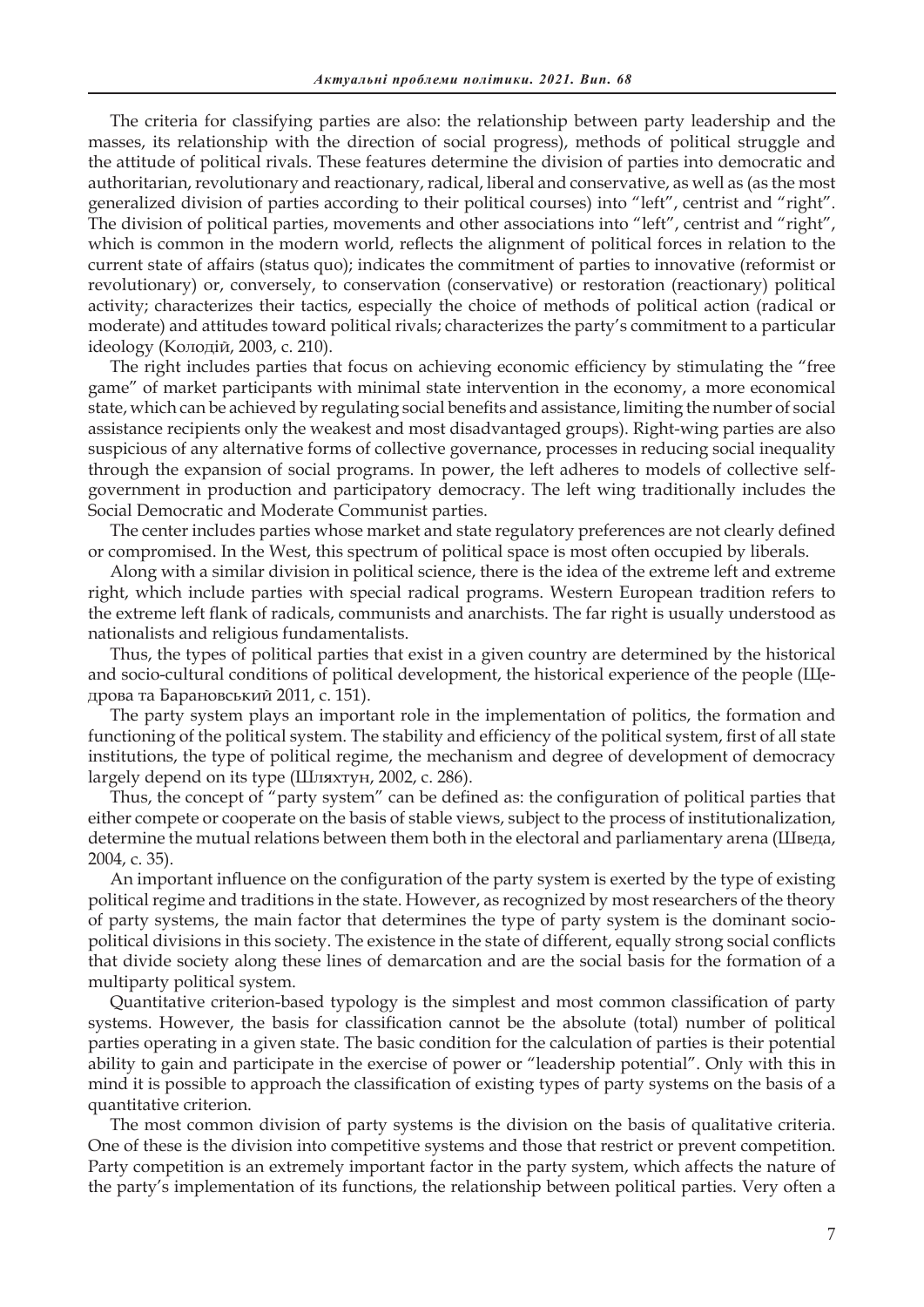competitive system is identified with democracy, and a non-competitive system is identified with a lack of democracy. Most often, examples of a non-competitive party system are one-party states. Therefore, within the non-competitive type of party systems, one-party systems of non-democratic type (fascist, communist) and non-competitive systems of postcolonial states are distinguished. The system of party competition is based on the right to establish and operate political parties and is manifested in competitive elections and competitive leadership. As for the competitiveness of elections, this means that parties compete for the votes of voters. Depending on the existing conditions and the nature of the political system, this struggle acquires the features of the struggle of all against all or two or three blocs among themselves. A prerequisite for the existence of competition is the presence of at least two competing groups (Обушний, 2006, с. 259).

Democracies usually have a large number of registered political parties, but a minority of them has an influence on the development of state courses. These influential political parties, which take a real part in the struggle for power, the formation of governments, determine the type of party system that has developed in this country. Different typologies of political systems are proposed in political science. According to E. Vyatra, an important criterion for classifying party systems is the possibility or impossibility of changing one ruling party or coalition to another. On this basis, party systems are divided into alternative and non-alternative. The latter are established in countries with undemocratic regimes and are characterized by the absence of a real power struggle between political parties, which leads to the constant stay in power of one party. Non-alternative party systems are divided into: one-party, fictitious party (limited multi-party), hegemonic.

One-party system is inherent in totalitarian regimes (fascist and communist) and is characterized by: 1) unlimited rule of one party in fact, its structures replace it; 2) resolutions of the central bodies of the party serve as a surrogate for laws, are binding on the whole society, and party leaders are the first persons in the state; 3) the creation and operation of other parties is prohibited. A one-party system in the literal sense of the word is a system in which even the nominal existence of other parties is impossible. This type functioned in 20-40 years in fascist Italy, in 30-40 years in Hitler's Germany, in 20-80 years in the USSR and some other countries of the socialist camp (China, Vietnam, Romania). Today, some countries are in the process of eliminating the totalitarian legacy through the establishment of a system of fragmented multiparty system, as well as a system of one-party domination (China, Vietnam, some Central Asian countries, Belarus). One-party rule persists in Cuba, the Democratic People's Republic of Korea, and some "third world" countries (Iraq, Libya) Pinochet, Brazil, Uruguay, Paraguay and other Latin American countries). It is characterized by the following features: 1) there are several parties in the country that formally continue to operate, but their scope of activity is very limited; 2) most political parties are dissolved; only the most loyal to the government remain, who play the role of satellites of the authoritarian elite and do not fight for power. They are forbidden to act in opposition and fight for power, they lose their basic functions, and the state is ruled by non-partisan forces.

The essence of the hegemonic system is to preserve (or restore) multipartyism as a screen for an authoritarian regime. Instead, one party is always in power, and all others are artificially removed from power by political manipulation. Such a system existed in Mexico, where during 1934–1997 power was in the hands of the Institutional Revolutionary Party. The party systems of those countries of Eastern Europe (till 1989) also belonged to hegemonic.), where formally there were several parties (Bulgaria, GDR, Poland), but they all played the role of satellites of the Communist Party.

Elements of civic life have survived in these countries, but the political mechanism has been very similar to that of one-party systems. At the present stage of development, alternative multi-party systems are being formed in these countries.

Alternative party systems are characterized by the presence of several competing parties in the country, each of which always has the opportunity to come to power as a result of winning elections. There are several types of alternative systems: with a dominant party; bipartisan; twoblock; polarized and atomized.

The system with the dominant party looks like a hegemonic system, because if there are several political parties, one is in power for a long time. However, in this case, the inability of other parties to gain power is not due to artificial restrictions or harassment before and during elections, but to the low popularity of these parties, which is inversely related to the high level of voter confidence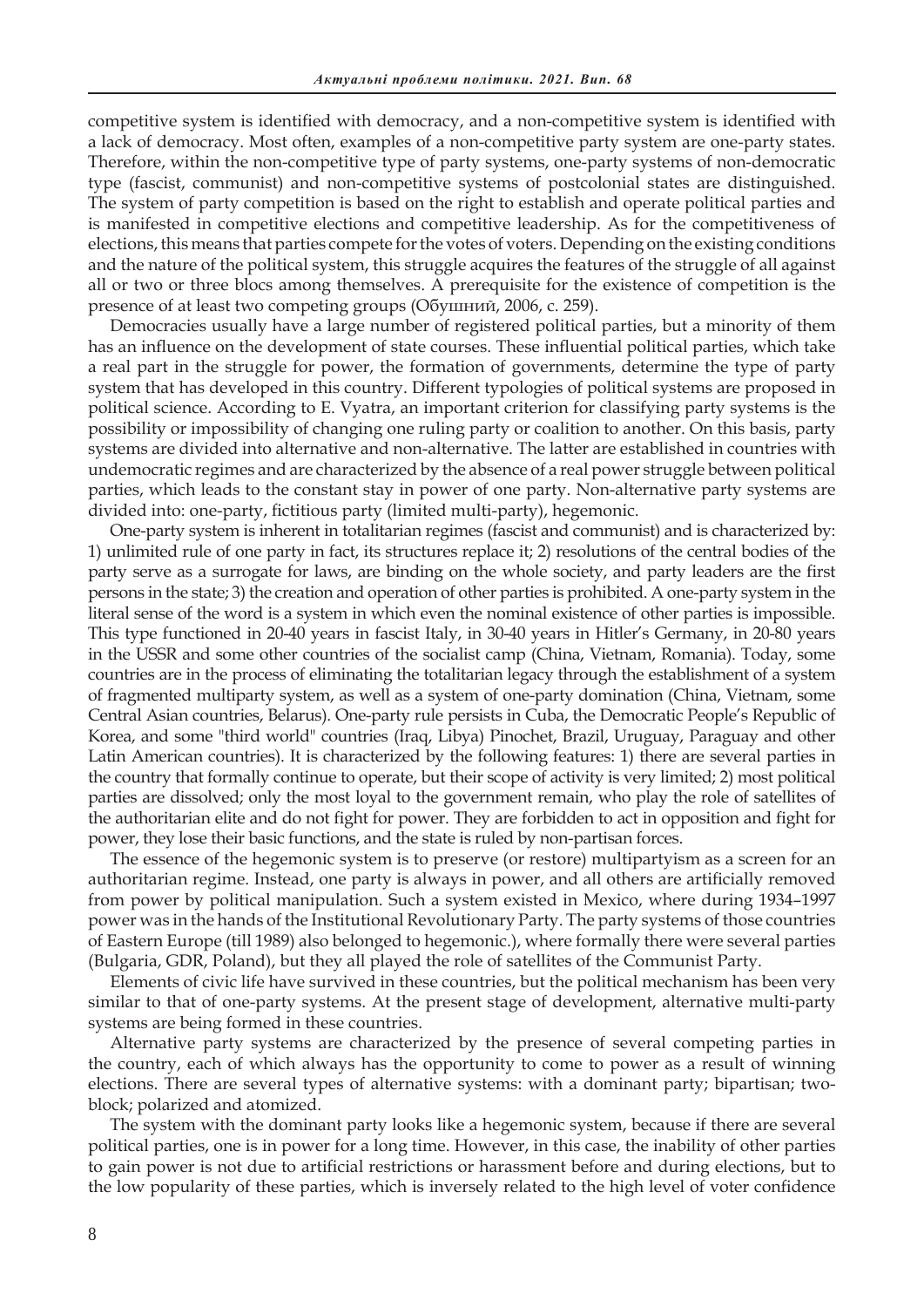in the ruling party. Such a party system dominated during the second half of the twentieth century in Japan and is associated with the rule of the Liberal Democratic Party there. A typical example is India and Spain, where about 250 political parties and organizations are officially registered, eight are represented in parliament, and the government is formed by the winning Socialist Party.

Bipartisan system is one of the easiest and most effective for voters. Despite the existence of many political parties in the country, there are only two in power, replacing each other. The bipartisan system is characterized by the following features: 1) a democratic political regime; 2) the presence of an influential opposition party that was defeated during the elections; 3) the composition of the government is formed of one party that won the election; 4) is characterized by the presence of many political parties, but only two of them have a priority influence on the political system of the country. Such a system operates in the United States (Republican and Democratic parties), Great Britain (Labor and Conservative parties). Such party systems are characterized by age-old traditions of political struggle, and the electoral legislation of these countries contributes to the existence of such a system (more often – two) parties. This system involves the formation of a government by two political forces. An example is Germany (CDU / CSU / VDP bloc - SPD bloc / Green Party). It should be noted that during the 60's – first half of the 90's of the twentieth century. Germany represented a rather peculiar tripartite system, in which the fate of the government was often determined by a "third", relatively small FDP party, which by joining one of the giant parties (SPD or CDU / CSU, whose bloc has long been associated with voters with one political force) tilted the scales in her favor.

In many countries of the world in one way or another there is a system of multiparty fragmentation, which the Italian political scientist G. Sartori divides into polarized and atomized. In his opinion, the polarized party system is characterized by the following features: 1) the presence in the country of many political parties that do not have an absolute majority and do not form stable coalitions; 2) the sharpness of ideological distinctions between them; 3) presence among non-systemic political parties; 4) formation of the government by centrist parties; 5) the presence of bilateral (bipolar) destructive opposition; 6) democratic political regime. Examples of countries with a polarized system in different years were France and Italy. The stability and effectiveness of the system of polarized pluralism is proportional to the stability and strength of the coalition of centrist forces.

The atomized party system is characterized by the following features: 1) there are many weak, unpopular parties fighting for their survival; 2) governments are formed on a non-partisan basis or on the basis of a broad coalition; 3) the existence of non-systemic political parties.

On the one hand, the system of multiparty fragmentation allows better representation of the interests of different social groups, as the government is formed by representatives of several political parties, but such governments are unstable and therefore not always can ensure political and economic stability in the country. Therefore, the legislation of many democracies deliberately tries to limit the number of political parties represented in parliament in order to structure the party system, imposing strict financial and procedural requirements on them. An example is the barrier of a few percent of the vote that parties must overcome in a parliamentary election. However, it cannot be said that such steps by the state threaten multiparty system and democracy in general. The practice of democracies shows that political parties are gaining more and more influence in the political system and remain perhaps the most important "link" between civil society and the state.

**Conclusions.** It is the type of political parties in the country to some extent depends on state policy. Every year, these associations become more important. However, the level of public trust in them is not increasing. Scientific interest in political parties is not waning, but this interest is uneven, with relatively little attention to the study of party systems

The most common criterion for classifying party systems is the number of competing parties, as measured by the effective number of parties. Developing the classification of party systems, scientists made their own, minor, modifications to existing typologies. In particular, the level of theoretical interest in the study of party systems remains limited, with almost no significant changes since the published work of J. Sartori. Thus, the evolution of the criteria for classifying party systems shows the efforts of scientists to minimize the statics of typologies, complementing and developing existing ones, providing the dynamics of the theory of parties and party systems.

**Prospects for further research.** The political system is the necessary mechanism by which the sovereignty of the people are ensured. In real political practice, often individual political parties,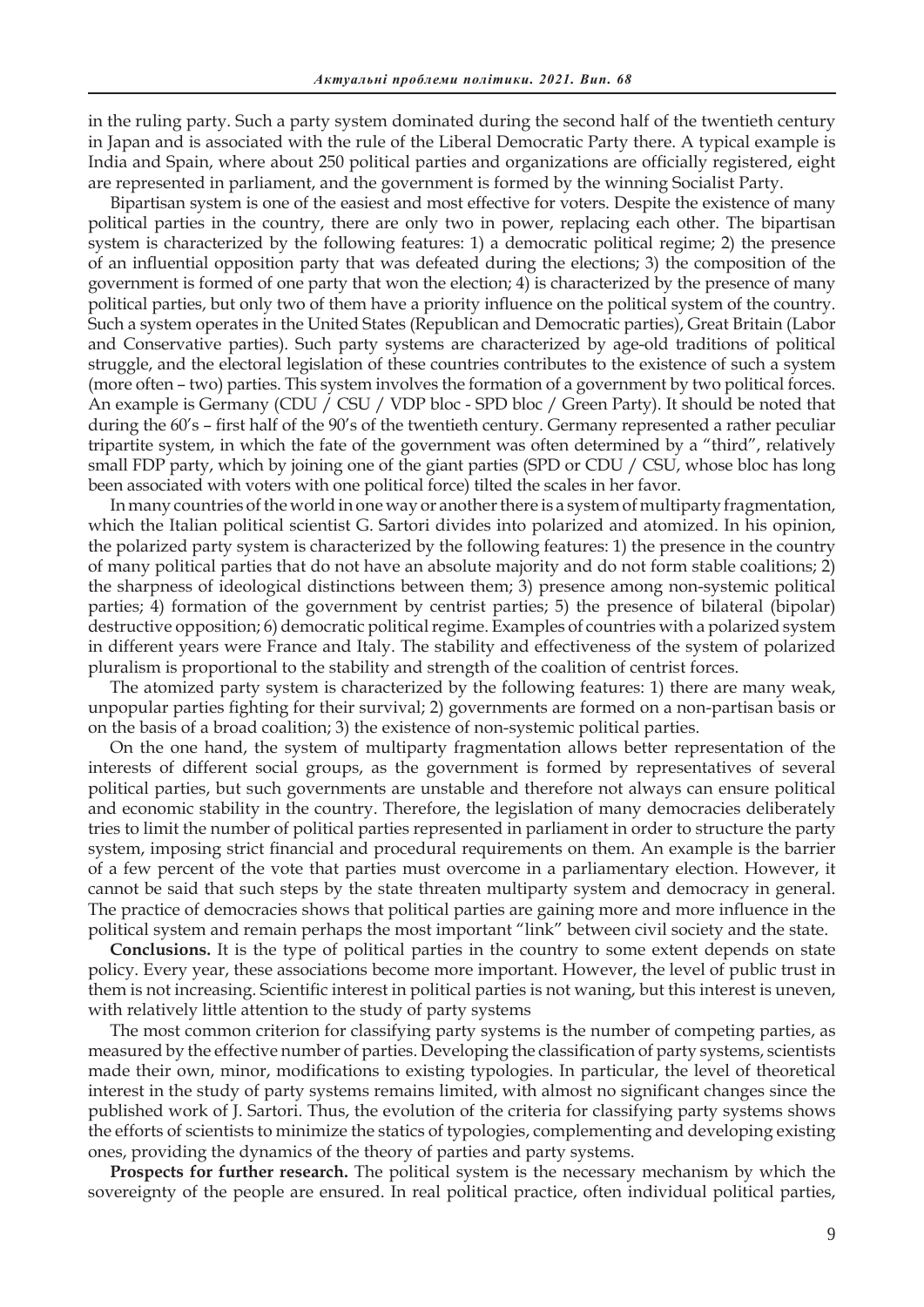political leaders have appropriated and are assigning the functions of popular representation, resulting in the alienation of political power from those to whom power should rightfully belong.

### *Література*

Гелей С.Д. Політологія : навч посіб. Київ : Знання, 2008.

Дзюбко І.С., Левківський К.М., Андрущенко В.П. та ін. Політологія : підручник. Київ : Вища школа, 2000.

Колодій А., Климанська Л., Космина Я., Харченко В., 2003. Політологія. Кн. перша: Політика і суспільство. Кн. друга: Держава і політик. Київ : Ельга, Ніка-Центр.

Обушний М.І. Партологія : навч. посіб*.* Київ : Арістей, 2006.

Романюк А. Партії та електоральна політика. Львів : ЦПД – «Астролябія», 2005.

Шведа Ю. Політичні партії : енциклопедичний словник. Львів : «Астролябія», 2005.

Шведа Ю. Теорія політичних партій та партійних систем : навчальний посібник. Львів : «Астролябія», 2004.

Шляхтун П.П. Політологія (теорія та історія політичної науки): підручник. Київ : Центр учбової літератури, 2002.

Щедрова Г.П., Барановський Ф.В., Карчевська О.В. та ін. Політологія : навчальний посібник*.*  Луганськ : Вид-во СНУ ім. В. Даля, 2011.

#### *References*

Helei S.D., 2008*. Politolohiia: Navch posib.[ Political Science: Textbook]*. Kyiv: Znannia. [in Ukrainian].

Dziubko I.S., Levkivskyi K.M., Andrushchenko V.P. ta in., 2000 *Politolohiia: Pidruchnyk*. *[ Political Science: Textbook].* Kyiv: Vyshcha shkola. [in Ukrainian].

Kolodii A., Klymanska L., Kosmyna Ya., Kharchenko V., 2003.*Politolohiia. Kn.persha: Polityka i suspilstvo. Kn. druha: Derzhava i polityk. [Book One: Politics and Society. Book second: State and politics].* Kyiv: Elha, Nika-Tsentr. [in Ukrainian].

Obushnyi M. I.,2006. *Partolohiia : navch. posib.[ Partology: Textbook]*. Kyiv: Aristei. [in Ukrainian].

Romaniuk A., 2005. *Partii ta elektoralna polityka. [Parties and electoral policy]. Lviv: TsPD – «Astroliabiia».*[in Ukrainian].

Shveda Yu., 2005. *Politychni partii : entsyklopedychnyi slovnyk. [Political parties: an encyclopedic dictionary].* Lviv: «Astroliabiia».[in Ukrainian].

Shveda Yu., 2004. *Teoriia politychnykh partii ta partiinykh system : navchalnyi posibnyk. [Theory of political parties and party systems: a textbook]*

Lviv: «Astroliabiia». [in Ukrainian].

Shliakhtun P. P., 2002. *Politolohiia (teoriia ta istoriia politychnoi nauky): pidruchnyk.[ Political science (theory and history of political science):textbook]* Kyiv: Tsentr uchbovoi literatury. [in Ukrainian].

Shchedrova H. P., Baranovskyi F. V., Karchevska O. V., Mazur O. H., Mykhailovskaia O. H., Novakova O. V., Pashyna N. P., Probyiholova N. V., 2011. *Politolohiia: Navchalnyi posibnyk.[Political Science: Textbook]*. Luhansk: Vyd-voSNUIm. V.Dalia. [in Ukrainian].

#### **Анотація**

*Марціхів Х. Р., Войтович В. Ю.* **Поняття і типологія політичних партій та партійних систем.** *–* Стаття.

Для сучасних держав роль політичних партій в організації державної влади є надзвичайно важливою темою, оскільки вони є основою належного функціонування якісної системи державного управління. Вони відіграють важливу роль у навчанні та просуванні кадрів у державній політиці, для чого вони є специфічним соціальним ліфтом. Тому вирішення проблем функціонування політичних партій в організації державної влади є, на нашу думку, доцільним питанням для тих країн, які будують демократію. Ретельне вивчення особливостей політичних партій є надзвичайно важливим для розуміння загальних тенденцій політичного процесу. Тому у статті розглянуто питання, пов'язані з визначенням сутності поняття «політична партія», також досліджено, що таке партійна система, її типологія та чинники, що впливають на її встановлення. Проаналізовано процес становлення теорії політичних партій та партійних систем. З'ясовано, що найуживанішим критерієм класифікації партійних систем є кількість партій, які змагаються, що вимірюється показником ефективної кількості партій. Визначено характеристики сучасних політичних партій, їхні функції в політичному процесі. Розглянуто проблеми функціонування політичних партій, оскільки існування та діяльність політичних партій більшості сучасних держав є загальновизнаною нормою та трактується як невід'ємний атрибут